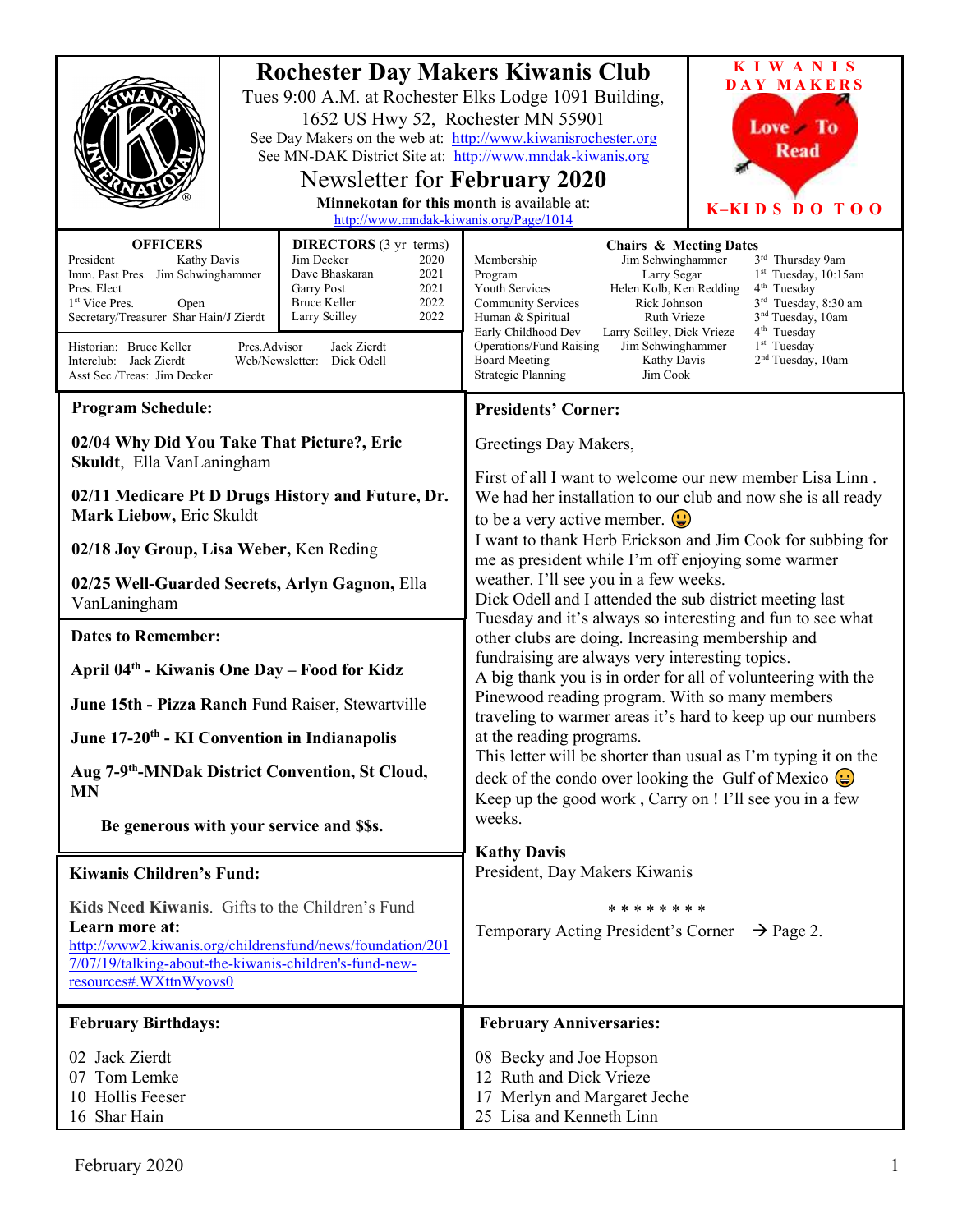## Treasurer's Report - 01/14/2020

| <b>Bank Balance 12/31/2019:</b> | \$17,397.27 |
|---------------------------------|-------------|
| <b>Administrative Account:</b>  | \$2,381.59  |
| <b>Service Account:</b>         | \$11,697.29 |
| <b>Charitable Account:</b>      | \$3,318.39  |
| K Dollars Collected:            | 399.00      |

Jack Zierdt, Treasurer

Keep That Car Clean: Fund Raiser Opportunity



Friends and relatives will love this Car Wash Card.

Winter snow, ice, road salt will continue for 3 more months…..think about it.

Your car or truck will thank you....

And our service project can use the financial help.

Dick Odell

# Acting DM Club President's Corner:

Fellow Kiwanians,

When I agreed to fill in for the President for a couple weeks, it didn't dawn on me that I would be responsible For Newsletter input. It is a pleasure to be able to do so. It's been twenty years since I last did this, and if it's going to be another twenty before I do it again, I can promise you that this is the last one I will ever write.

I would like to take this opportunity to promote our Kwik Trip Gift Card and Car Wash Fundraisers. We make about \$200.00 on every order of Gift Cards. That is easy money, no work involved, and it doesn't cost anyone a dime to participate. They work well as gifts for Birthdays, Anniversaries, Thank You and other ways you may think of. These cards do expire after 1 year, so don't forget to use them. That is one year after the club purchase. I have friends and relatives who buy from me once every so often. You can do likewise if you are so inclined.

Our Car Wash cards are also a good deal. We make \$15.00 on every card we sell. The club makes good money and you get an Ultimate \$10.00 car wash for \$7.00. What a deal.

I have volunteered to be the Interclub coordinator for the club. If two or more of you visit another club, K-Kids, or Key club, please report to me, which club and the date of your visit and who attended. This gets reported to the District and International and we get credit for our banner patch. Besides that, IT IS A FUN THING TO DO.

We have a great club, active in service. altruistic service, and members who care about each other, and are always looking for ways to help the community. I'm proud, and always have been, to be a member of the Day Makers.

One area in which we need to try harder is membership. We are an aging club and it is imperative that we try to get new members. The only thing that really works is one on one recruiting. Bring someone with you to a few meetings, so they can see what we are all about .. If they like us, they will join us - give them a chance to be a happy Day Maker too.

Keep up the good work (and you all do a ton of it) and stay healthy - we need you and the kids need us.

In true Kiwanis Friendship,

Herb Erickson Acting Club President for 2 weeks.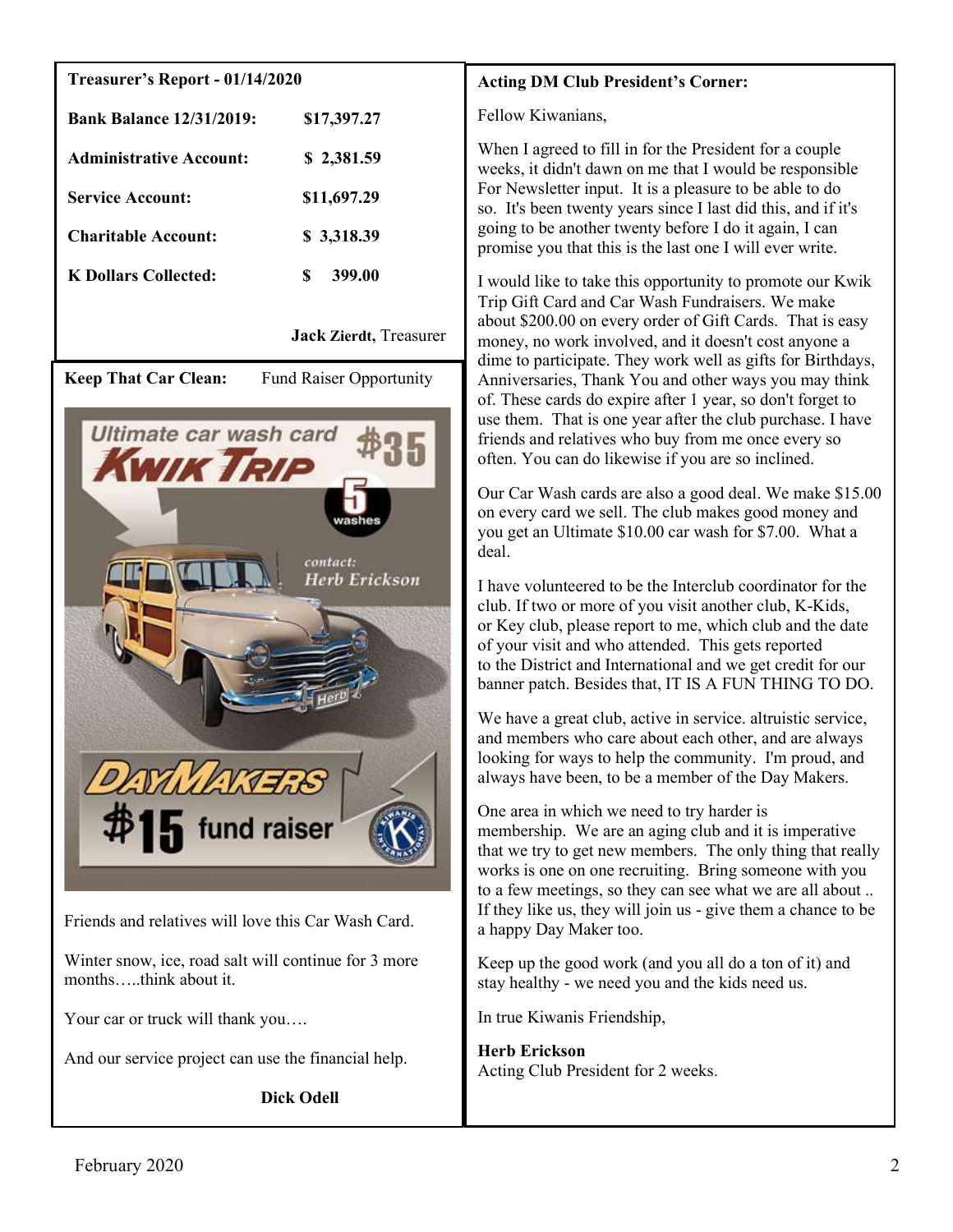## New Day Maker Member: Lisa Linn

I moved to Rochester in 1983 to work at Mayo Clinic as a radiologic technologist (x-ray tech). My husband Ken, an IBMer, and I have two children (our oldest is a financial analyst at IBM here in town. Our youngest is an actuary analyst at Humana in Louisville, KY)

I was able to stay home full time when my kids were young. I enjoyed volunteer work during that time and when ready to return to work, I worked part time at Aldrich Memorial Nursery School, then the Rochester public schools first as a paraprofessional and then as an office manager I returned to Mayo Clinic in early 2011 as an Education Coordinator and retired in December 2018.



When I completed my term as co-president of the board of directors of Join the Journey, a local breast cancer awareness non-profit in the fall of 2018, I began to search for my next endeavor which led me to Kiwanis. I am thrilled to be a part of your club and look forward to getting involved and meeting and volunteering with everyone.

Welcome to the Kiwanis Day Makers ,,, Lisa Linn,

Kathy Davis

## Riverside K-Kids:

Please save your HyVee receipts for Riverside elementary school. The school turns them in to the store and receives a percentage of the sales. Easy way to earn money for our kids!

Thanks, and Happy New Year!

Helen Kolb

#### Valentines Day:

Don't forget February 14<sup>th</sup> ---- Valentines Day.

Flowers are always appreciated.



Or a Friday Night Dinner at your favorite watering hole who knows who will be watching.



Dick Odell